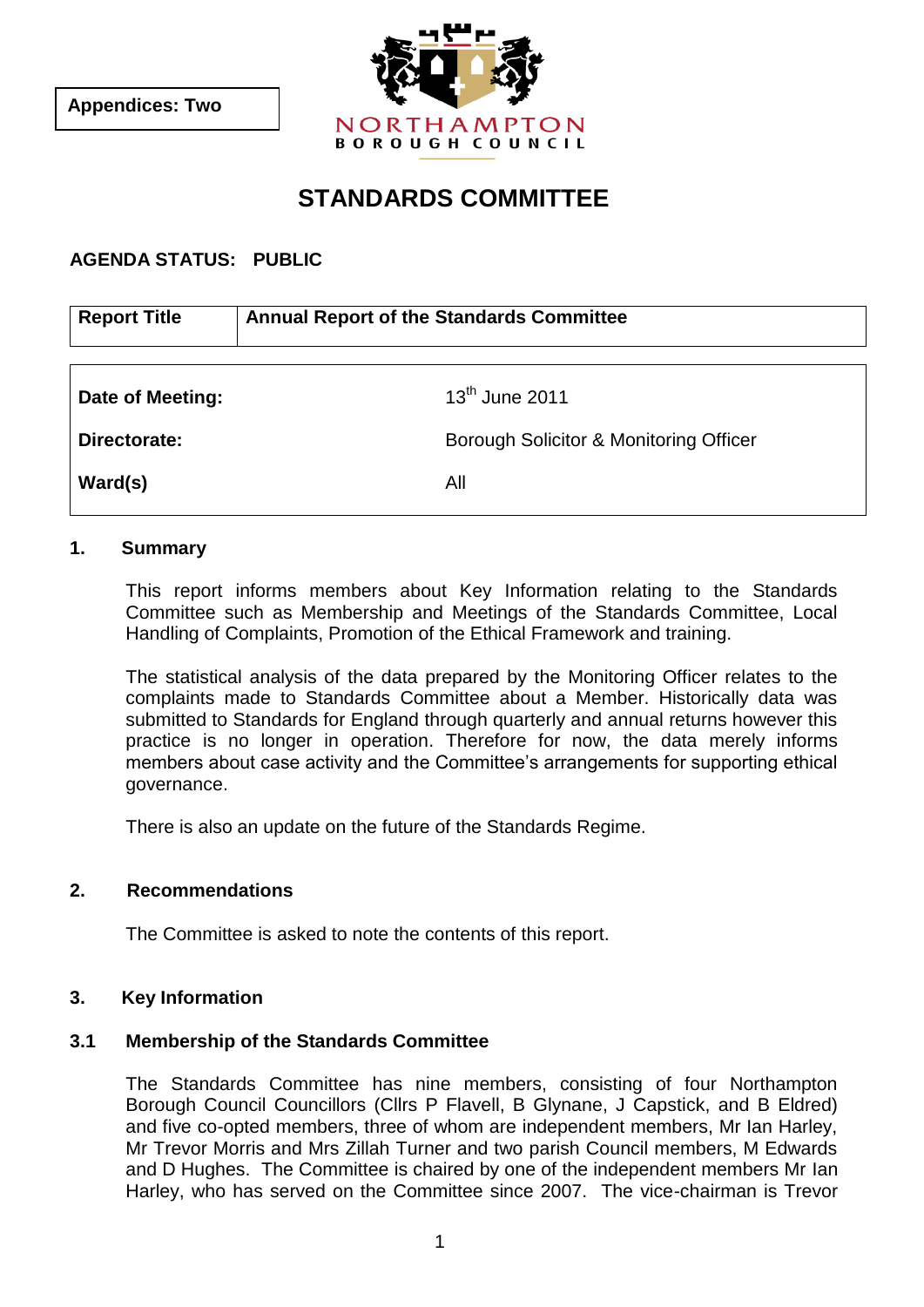Morris who was appointed to the Committee in 2008. Z Turner became an independent member of the Committee in 2010. The parish representatives D Hughes and M Edwards were both appointed in 2006 and 2007 respectively.

## **3.2 Meetings of the Standards Committee**

The Standards Committee meets quarterly. Sub-Committee meetings additionally take place as necessary to assess, review and hear complaints that have been made against parish and Borough Councillors under the Code of Conduct.

## **3.3 Local Handling of Complaints**

During 2010/11 there were three new complaints made against Northampton Borough Councillors however one of these was a complaint against a Northampton Borough Councillor in his capacity as a Northampton County Councillor and Northampton County Council Standards Committee confirmed in April 2011 that there had been no breach by the Councillor in respect of any of the allegations brought by the Complainant.

The remaining two complaints were the subject of Initial Assessment hearings by Northampton Borough Council Standards Initial Assessment Sub-Committee.

In the first case the complainant was asked to provide more information. The complainant did not do so and the Sub-Committee decided to take no further action in relation to the complaint.

In the second case, the Initial Assessment Sub-Committee asked the Monitoring Officer to meet with both the complainant and the subject member to carry out the recommendations of the Sub-Committee. However, the subject member was not successful in seeking a further term as a Councillor at the recent election and is therefore no longer a member of the Council. Accordingly the Monitoring Officer is considering the impact of this on the other action he has been asked to take in this case.

The Sub-Committee was not asked to review any of its decisions during 2010-11 and there have been no reviews held on behalf of another authority

#### **3.4 Promotion of the Ethical Framework**

In April 2010 the Committee filed its Annual Return with Standards for England as required by regulation. The Return provided information on 46 questions covering the full array of the Committee's role and responsibilities, including:

- (i) publicising the complaints process;
- (ii) investigations conducted;
- (iii) training and support to members;
- (iv) relations with parish/town Councils;
- (v) influence on ethical issues within the Council.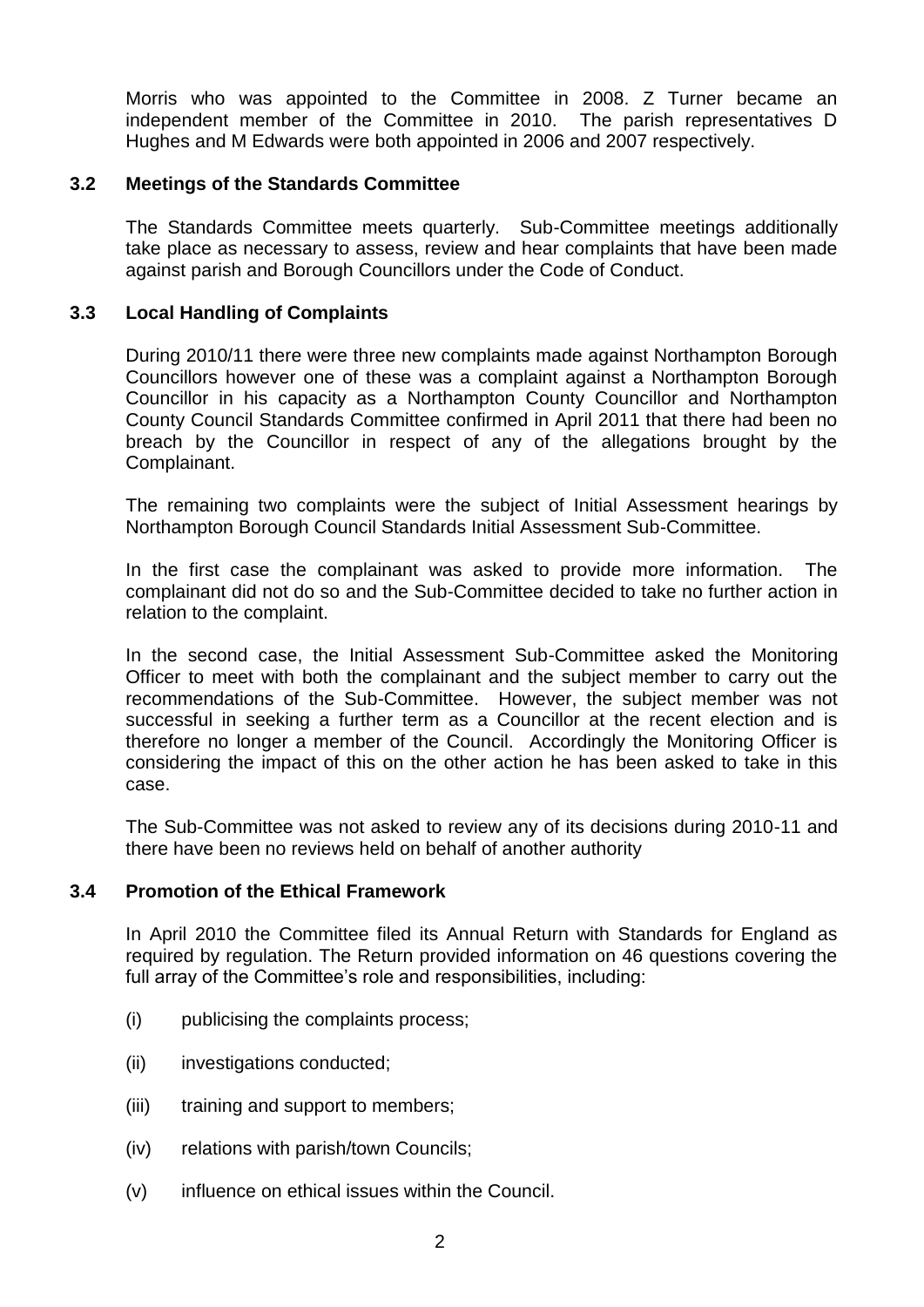The Committee used the criteria against which it was assessed under the Annual Return to determine areas in which it could improve upon its performance.

Additionally, the Committee has needed to file Quarterly Returns to Standards for England with details of the complaints considered along with the outcomes and timescales in which they were handled. The requirement to file Annual and Quarterly Returns was discontinued in mid 2010.

The Committee has updated its advice note to Councillors on ethical issues that were likely to arise for the Council and its members during the run up to the election. This note was intended to raise awareness of the restrictions facing the Council once notice of an election had been given and to provide helpful information to Councillors on how inadvertent breaches of the Code of Conduct may be avoided over this period. Revisions to the note clarified issues raised by Councillors in previous years and guidance was given in relation to the new Publicity Code.

# **3.5 Training**

The Monitoring Officer is mindful that the future of the present Code of Conduct is subject to review by the forthcoming Localism Bill. In view of this, the Committee's training programme for parish clerks/Councillors has been held in abeyance although contact was requested from parish clerks regarding their training needs. Response from Parish Clerks was limited.

Committee will find attached as **appendix 1** the Communications Strategy which was discussed at last year's annual meeting and the Committee is asked to consider and discuss what items in the strategy are to receive priority in the coming months.

Following the Borough Council elections on 5 May 2011 training was provided to newly elected Members on the Code of Conduct as part of their induction. The training focused on the requirement to register interests under the Code particularly in relation to attendance at committee meetings and Councilors were shown the Standards for England DVD publication. The Chair of this Committee attended the second session of the training. The training was well received by those Councilors who did attend however it is to be noted that attendance could have been higher. A briefing note will be supplied to re-elected Members to provide a refresher on pertinent Code of Conduct issues. The second part of the induction training on the Code of Conduct will be held on 23 June.

#### **3.6 Future of the Standards Regime**

During the course of the year the Committee has tracked the changes being debated and proposed for the future of the Code of Conduct and Standards Committees.

It is known that Standards for England (formerly the Standards Board) will be dissolved. As a consequence, Standards Committees have been instructed that Standards for England will reduce its involvement in complaints handling and its support role.

Of most significance, however, are the proposals for change to be brought about through the Localism Bill. At this stage, the Bill provides that it will be optional for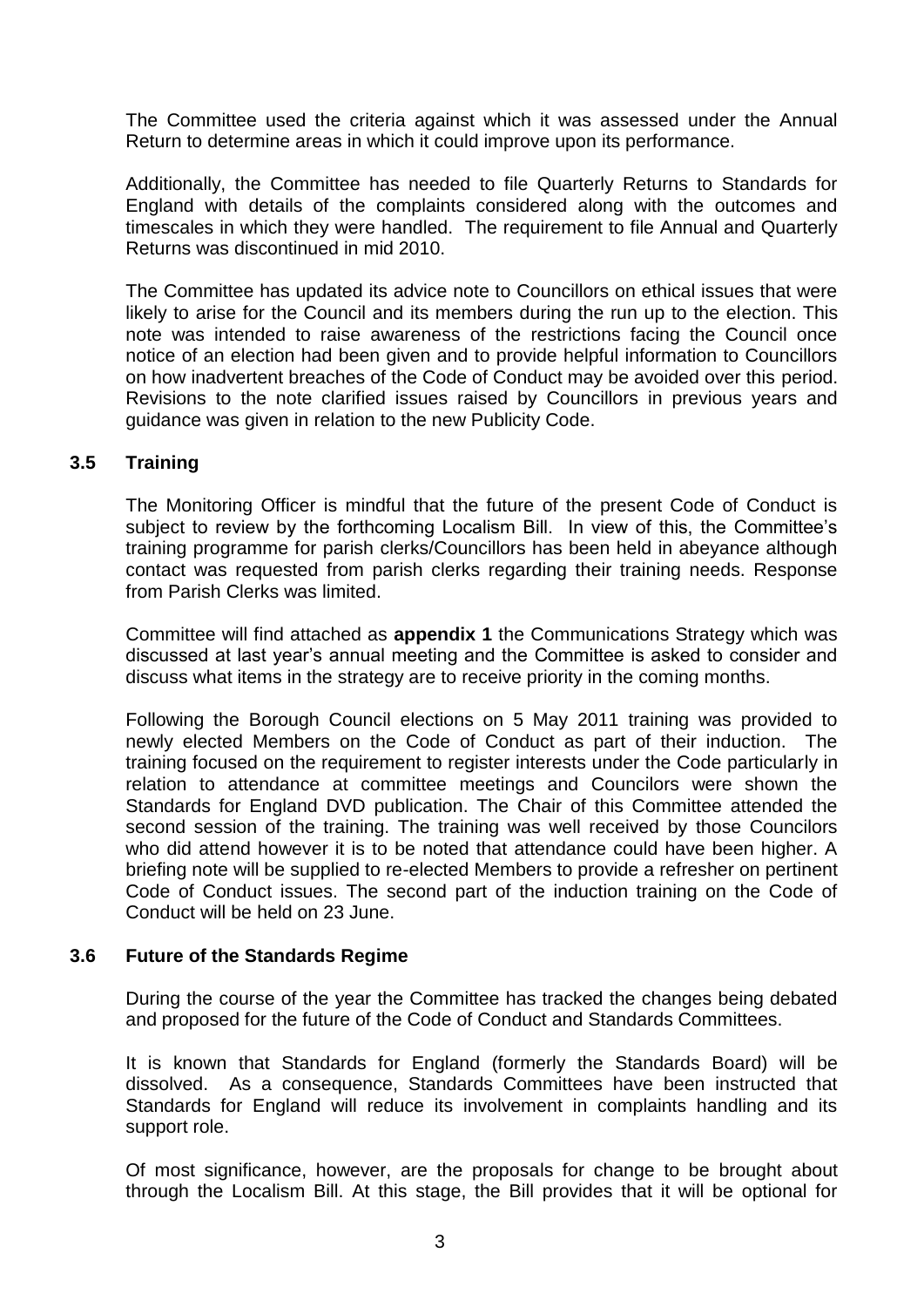Councils (including Parish Councils) to have a Code of Conduct. Where a Code is adopted there will be a duty for any complaint made under the Code to be investigated although the Council will have discretion as to how this is achieved. It is unclear what, if any, sanctions will be available for a failure to comply with the Code.

The Bill allows for the Secretary of State to make regulations requiring the Monitoring Officer to keep and publicise a Register of Member's Interests. It is proposed for it to be a criminal offence for a Councillor to:

- (i) fail to register a financial or other interest , as prescribed;
- (ii) fail to declare any interest that arises in Council business before taking part in a meeting;
- (iii) take part in Council business when a prohibition or restriction applies.

There would be a defence if the failure in (i)–(iii) was due to "reasonable excuse". A conviction would be punishable in the Magistrates Court by a fine of up to £5,000. The Court would also have power upon conviction to disqualify a Councillor from any authority for up to 5 years.

It is still possible that there may be a requirement for Councils to have a Standards Committee. There will almost certainly be a statutory duty for all Councils to promote high standards of behaviour within their authority. Consideration will be needed as to whether this Council retains a Code of Conduct and the Committee will make its recommendations to Full Council in due course following consultation with other Standards Committees.

A copy of the Chair of the Standards Committee's submission to the Community Secretary with regards to the abolition of the Standards Regime, which was discussed at the quarterly meeting of this Committee in March, is also included as **appendix 2**.

This submission recorded this Committee's concerns about the decision of the Government to abandon the standards scenario and thereby removing independence from committees. This Committee was keen to impress upon the Government that although it understood that the economic situation had to be addressed by cutting public sector expenditure with an impact upon the Standards Regime this Committee wanted the Localism Bill Committee to accept that **independent local standards committees** should not be abolished and that the expectations of the public regarding ethical behaviour of elected Councillors continue to be met through adherence to a published code of conduct.

By way of illustration, public Servants such as the [Independent](http://www.google.co.uk/url?sa=t&source=web&cd=1&ved=0CBUQFjAA&url=http%3A%2F%2Fwww.ipcc.gov.uk%2F&ei=U6PKTKPzCtO7jAeazaj8Dw&usg=AFQjCNFg6PwMPBBpL3frJXsBxoCduGMwkA) Police Complaints [Commission](http://www.google.co.uk/url?sa=t&source=web&cd=1&ved=0CBUQFjAA&url=http%3A%2F%2Fwww.ipcc.gov.uk%2F&ei=U6PKTKPzCtO7jAeazaj8Dw&usg=AFQjCNFg6PwMPBBpL3frJXsBxoCduGMwkA) generally operate within enforced codes of behaviour answerable to independent bodies. There would be no public support for the abolishment of that Commission on the basis that many complaints against police result in no further action and this Committee wanted to query why elected politicians should not be subjected to investigation of alleged breaches of expected conduct by an independent entity, particularly as they both collectively and individually wield far more power and influence than Police.